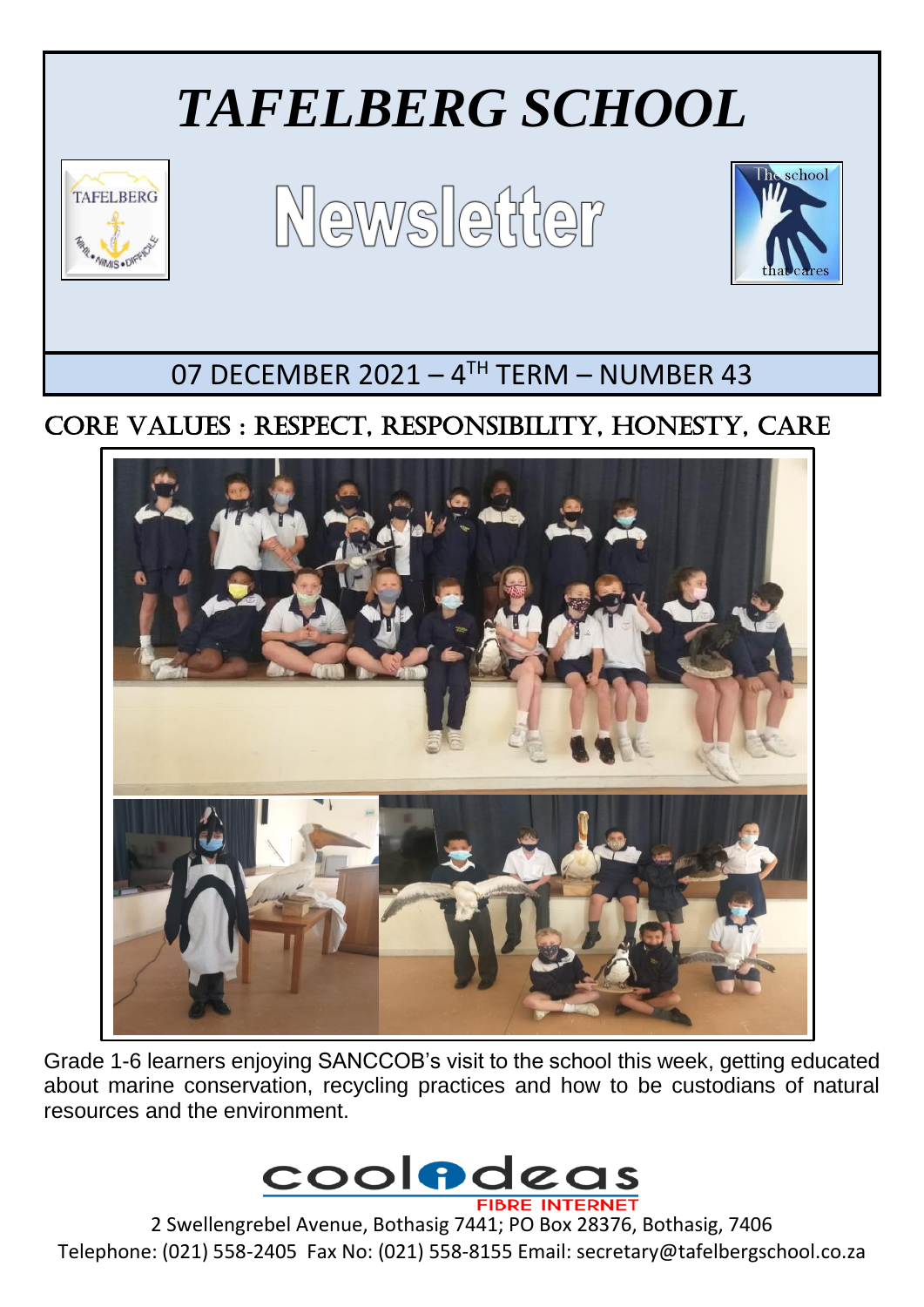## Dear parent / guardian

The end is in sight … and another school year draws to a close. It has been another difficult year for staff, learners and parents but in most cases we have battled through and made a success of another "abnormal" year. I want to thank the Tafelberg community for their fortitude, co-operation and support. We have again lived up to our motto: "Nothing is too Difficult." I wish our Christian families a blessed Christmas time, and all our Tafelberg community a peaceful and relaxing time with family and friends these holidays. Take the time to recharge mind, body and soul because we will once again face unforeseen challenges – covid is here to stay for a while yet. Should you be travelling, please drive safely and take frequent rest breaks, and keep safe with respect to covid. We look forward to welcoming all our learners back on 19 January next year. Please read the "end of year" letter, included in the Report envelope, as to important dates/times and first day arrangements for next year (2022). This is then also the last Newsletter for 2021.

## **NB INFORMATION**

## **1. NB Dates 2021**

- 07 Dec Matric dance
- 08 Dec Orientation Day new parents/learners
- 09 Dec Prize-Giving senior school
- 14 Dec Prize-Giving Grades 1-3 (8:30am-10am) and Grades 4-6 (11am-1pm)
- 15 Dec Final school day of 2021 (school closes at 10:30am)
- 19 Jan '22 First school day of Term 1 of 2022 for all learners

## **2. School fees 2022**

Tafelberg is a Section 21 fee-paying school, and the SA Schools Act thus places a duty on the SGB to collect such school fees from all parents as agreed upon at the parent AGM. The Budget and school fees for 2022 were voted on at the parent AGM on the 17 November 2021. The Budget and school fee increase was tabled and accepted by unanimous parent vote at the AGM, as were certain resolutions.

| <b>TIER</b>                 | <b>FEE PER MONTH</b><br>(11 months) | <b>FEE: ANNUAL AMOUNT</b> |
|-----------------------------|-------------------------------------|---------------------------|
| Grade $1 + 2$               | R <sub>2</sub> 140-00               | R <sub>23</sub> 540-00    |
| 2. Grades $3 - 5 + 10 - 12$ | R <sub>2</sub> 100-00               | R23 100-00                |
| 3. Grades 6 - 9             | R <sub>1</sub> 940-00               | R21 340-00                |

- First Debit Order run :  $1<sup>st</sup>$  working day of each month
- Fees are paid over 11 months, starting January 2022 (for 2022 fees only)
- 10% discount for fees paid in full by 28 February 2022
- Exemptions and non-payment of fees are dealt with as per legislation and school policy
- All enquiries regarding payment of school fees and exemptions must be directed only to Mrs M Vicentini @ 021 558 2405 or [bursar@tafelbergschool.co.za](mailto:bursar@tafelbergschool.co.za)

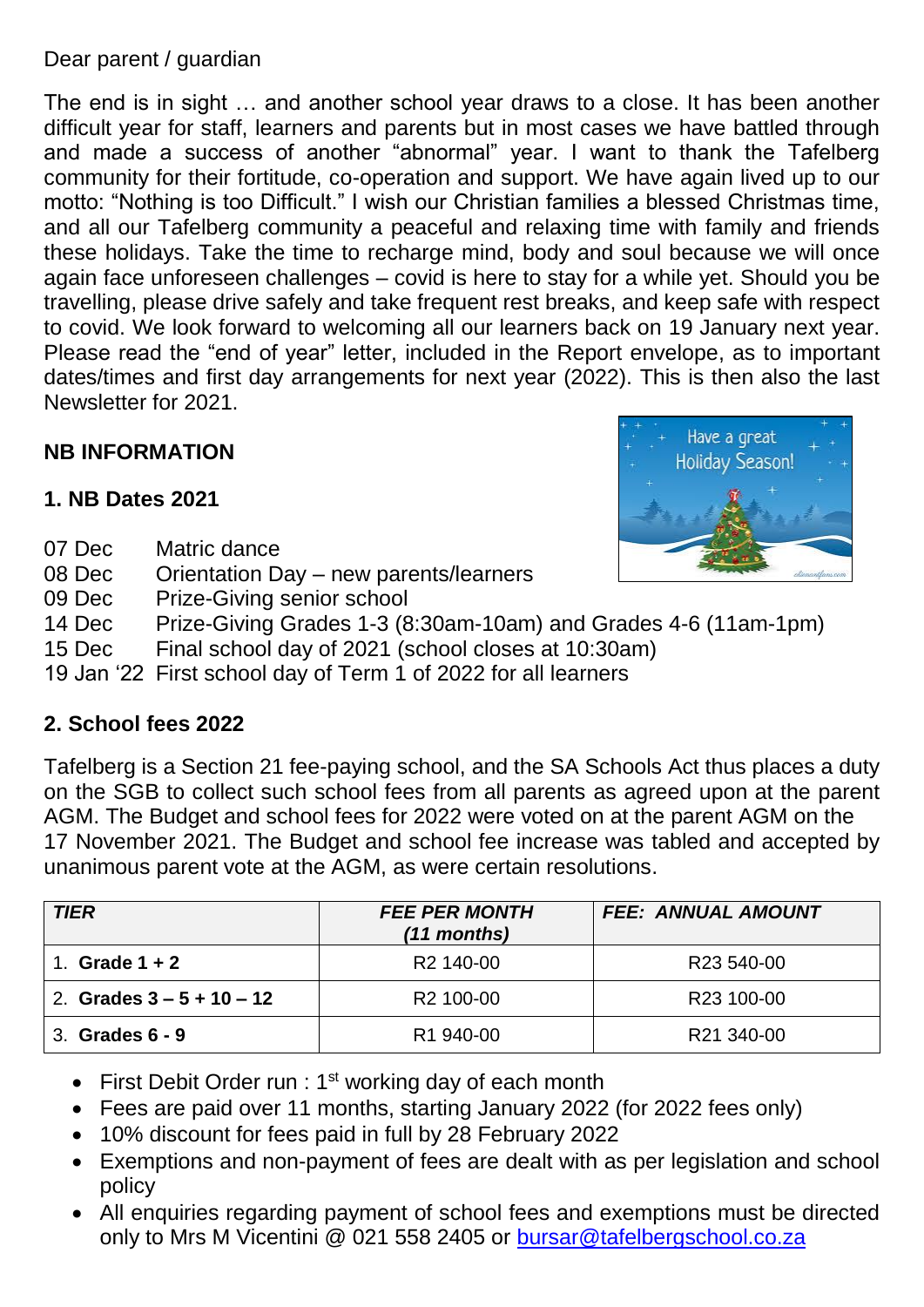## **GENERAL NEWS**

#### **1. 2022 school terms**

Please note the school term times for 2022. Please make holiday plans and other appointments (learner driver tests etc.) accordingly.

| <b>TERM</b>   | <b>OPENING DAY</b> | <b>CLOSING DAY</b> |
|---------------|--------------------|--------------------|
|               | 19 January         | 25 March           |
| $\mathcal{P}$ | 5 April            | 24 June            |
| 3             | 19 July            | 30 September       |
|               | 11 October         | 14 December        |

## **2. Appeals**

Should your child not have met the criteria to progress and you have a *compelling* reason for this, then please contact the school, and pick up the necessary documents which have to be completed for the WCED. Please return the properly completed documents to school by the 15 December 2021.

## **3. 2021 Matric NSC results**

At this stage, the class of 2021 can expect to get their NSC results on 21 Jan 2022 at school at 12 midday.

## **4. Academic Reports**

Final academic reports will be handed to learners at the end of the school year. Please note the following:

- *13 Dec***:** due date for self-addressed envelopes (with postage stamp) to be sent to school, should you not be able to collect your child's academic Report. School will not post reports without paid, self-addressed envelopes from the parent.
- *14 Dec***:** Grades 1 6 Reports will be handed to learners after the respective Prize-giving ceremonies
- *15 Dec***:** Grades 7 11 Reports will be handed out to learners.
- Reports not collected will be handed to learner next year.
- No Reports will be emailed.
- Collection from reception on 15 December, from 9am 11am

## **NB: Please read the 'end of year' letter included with reports for other important dates and start of year arrangements**.

## **5. Covid update**

As at the time of this Newsletter there are no staff covid-related cases reported, however, 2 learners are reported to be in isolation.